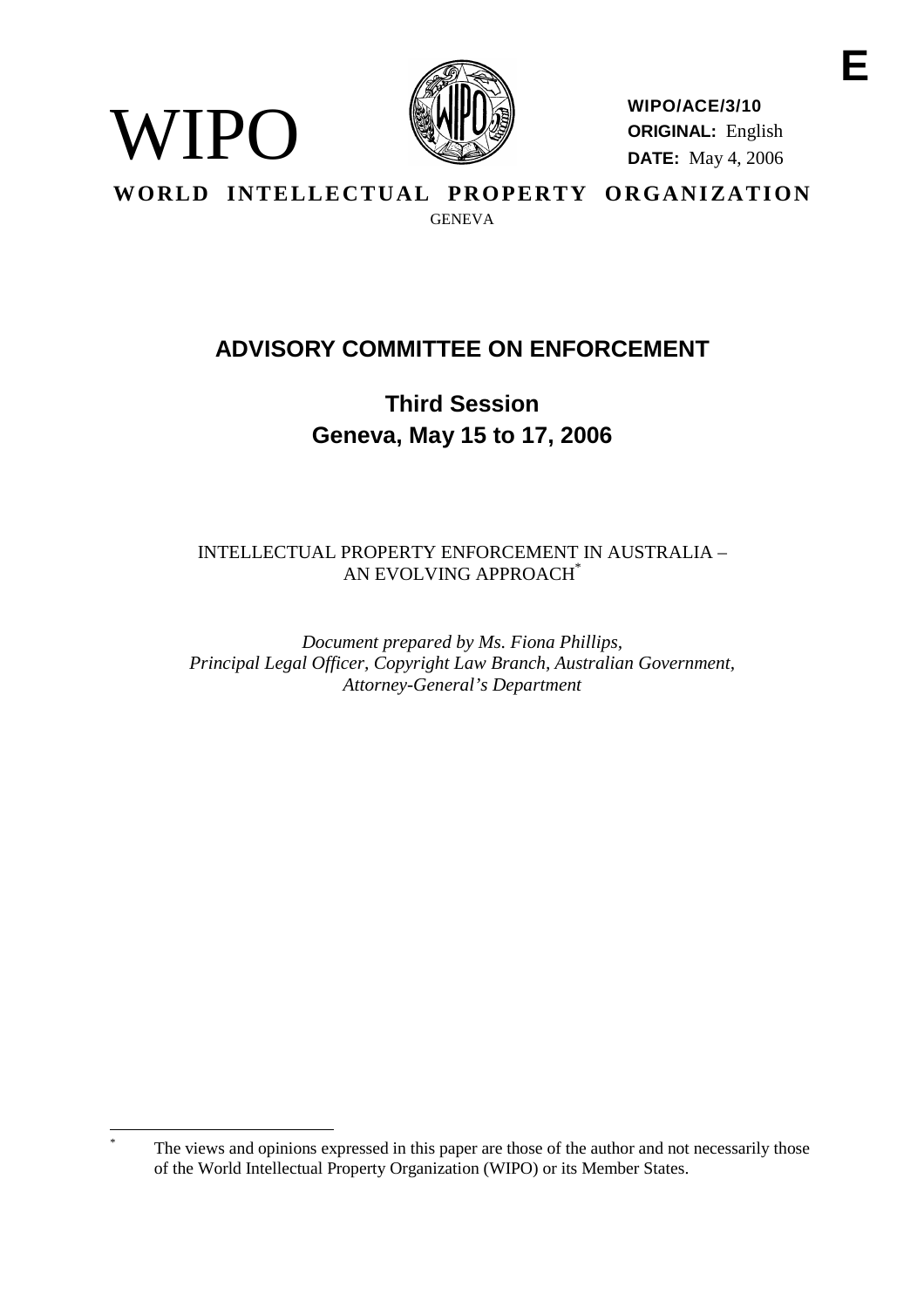#### INTRODUCTION

1. Thank you to the International Bureau for providing this opportunity to outline the Australian Government's approach to intellectual property enforcement. This is the first time that the Australian Government has participated in a meeting of the Advisory Committee on Enforcement and we look forward to a fruitful engagement on these issues.

2. The enforcement of intellectual property (IP) is an issue which the Australian Government has been addressing over a number of years. No doubt this is also the case in many other countries. For example, in 2000 an Australian Parliamentary committee produced a report '*Cracking down on copycats: enforcement of copyright in Australia*'. This report made a series of recommendations, many of which have been implemented by either legislative or administrative action.

3. In recent times, IP enforcement issues have attained an even higher level of prominence in Australia. In part this has been due to representations by industry stakeholders whose businesses are being adversely affected by IP infringements and who are seeking further enforcement options. It has also been due to recognition that the digital environment poses new challenges for effective IP enforcement.

4. The Australian Government has responded to these changes with legal and other measures. It has also established mechanisms for the ongoing development of strategies to address the enforcement of IP rights. The Government considers appropriate criminal enforcement measures together with the range of civil remedies as important for a strong and fully effective IP framework.

5. Before moving on to discuss in detail Australia's experience with IP enforcement, I should say something of our legal and governmental framework.

#### FRAMEWORK

6. If I can turn firstly to Australian constitutional arrangements and intellectual property. The *Commonwealth of Australia Constitution Act 1900* establishes a federal system of government for Australia. Under this system, law-making powers are distributed between the Australian Government (ie the Federal Government) and the six States. Intellectual property laws are the province of the Australian Government rather than the States.

7. Responsibility for IP is shared by two different Australian Government Ministers. The Attorney-General has responsibility for copyright law and policy and is advised on these matters by the Attorney-General's Department. The Minister for Tourism, Industry and Resources has responsibility for industrial property law and policy and is advised by IP Australia. The Attorney-General's Department and IP Australia work closely on a range of IP issues, including appropriate enforcement mechanisms. I come from the Attorney-General's Department so my focus today will be primarily on copyright enforcement. The Department also has responsibility for criminal law policy.

8. The Australian Federal Police (AFP) is the principal law enforcement agency through which the Australian Government pursues its operational law enforcement interests. Its role is to enforce Federal criminal law and protect Federal and national interests from crime in Australia and overseas. The AFP is Australia's international law enforcement and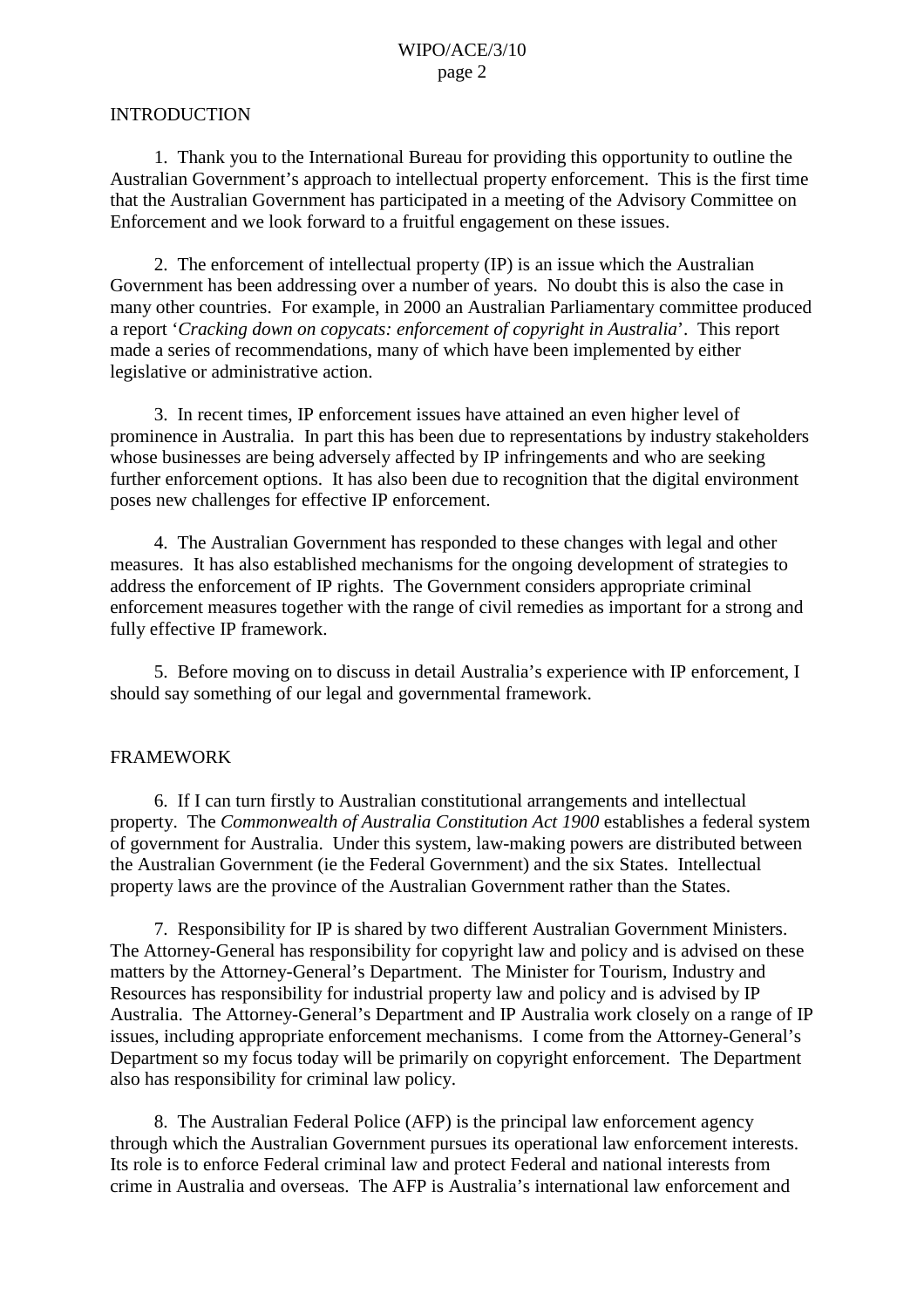policing representative and source of advice to the Australian Government on operational policing issues.

9. The AFP is the chief law enforcement body in relation to IP crime. However, enforcement is also carried out by the various State police services who are authorised to exercise investigative powers in relation to IP offences. State and Federal police often work together and with industry organisations in investigating IP crime.

10. The Federal Director of Public Prosecutions is an independent office holder and is responsible for the prosecution of federal offences, including IP offences.

11. The Australian Customs Service has the power to enforce intellectual property rights in respect of counterfeit trade marks and pirated copyright goods at the border. Customs' powers at the border are set out in the *Copyright Act 1968* and the *Trade Marks Act 1995*. These are governed by Notice of Objection provisions, that is generally, Customs can only seize infringing goods imported for trade/commercial purposes if the copyright and trade mark owners have lodged a Notice of Objection identifying their intellectual property rights with Customs.

12. Enforcement action can be pursued in a range of courts in Australia at both the State and Federal Level.

13. Australia's federated system of government poses some challenges for IP enforcement. This will be discussed in more detail below.

# LEGISLATION

14. Civil remedies are available under all Australian IP legislation and are the key way private rights are enforced by IP rights holders. There are also a number of criminal sanctions in both the *Copyright Act 1968* and the *Trade Marks Act 1995*. The *Plant Breeders Rights Act 1994* also has criminal provisions for enforcement.

#### Copyright Act

15. Australia's copyright legislation has included criminal offence provisions since the earliest times.<sup>1</sup> The range and type of criminal offences has developed over time.<sup>2</sup> The current Copyright Act contains a range of criminal offences aimed at deterring copyright piracy and related activities. Among other things, the more recent provisions include offences relating to: the misuse of circumvention devices or services; abuse of rights management information and broadcast decoding devices.

16. These offences were originally inserted into the Copyright Act as part of our implementation of the WIPO Copyright Treaty. They have since been (or will be in the case

<sup>1</sup> See for example, s 14(1) *Copyright Act 1912.*

<sup>2</sup> For example, the *Copyright Amendment Act 1980* amended the penalties in the *Copyright Act 1968*. Four years later the *Copyright Amendment Act 1984* made distribution of a computer program a criminal offence.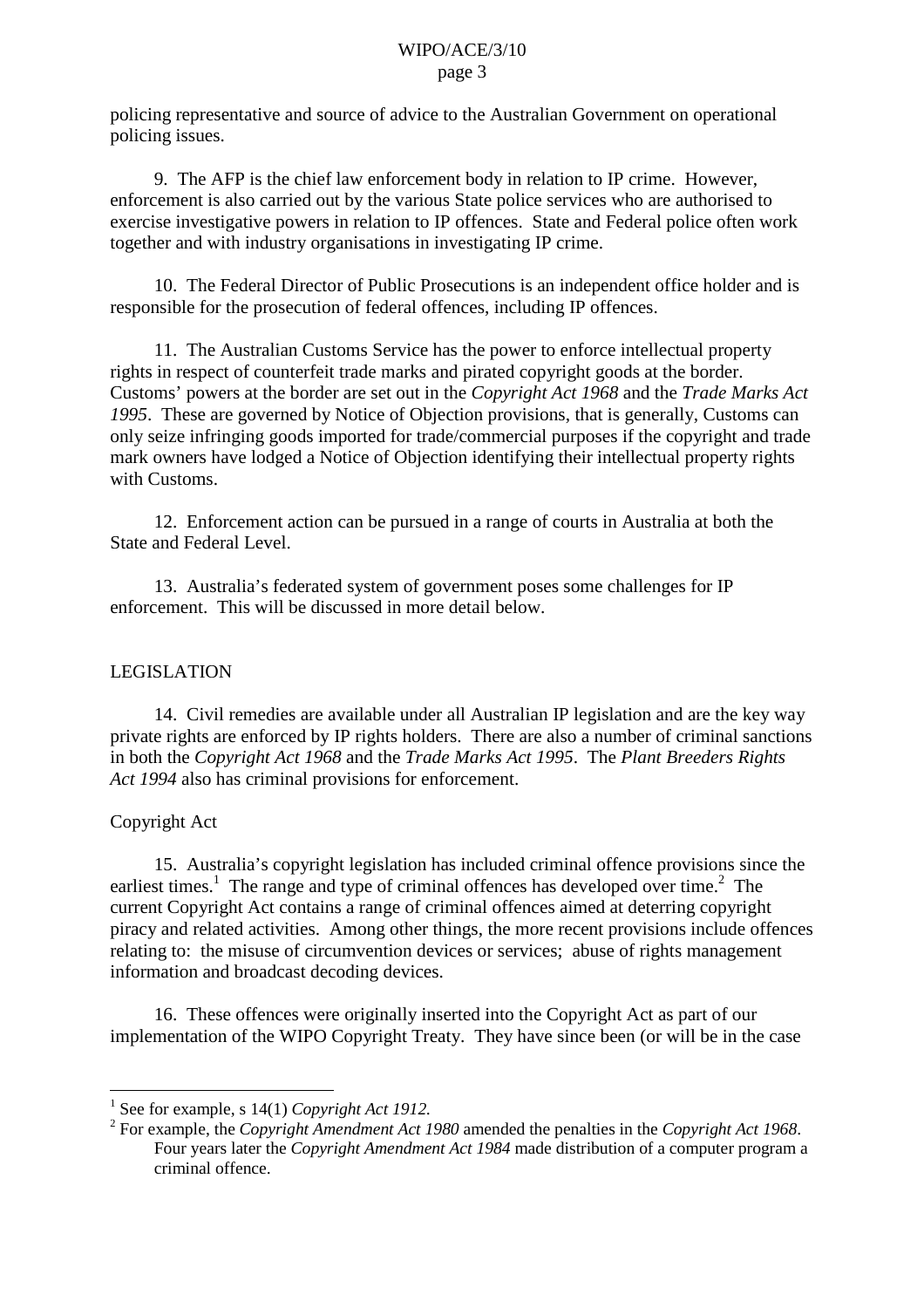of effective technological measures) amended to comply with obligations Australia has under its Free Trade Agreement with the United States.

17. There are also offences addressing copyright piracy of books, computer software, sound recordings and films. These provisions deal with copyright piracy on a commercial scale as required by Australia's WTO TRIPs obligations.

18. In addition, significant infringements on a commercial scale and other actions that prejudice the economic rights of the copyright owner are criminalised under the Copyright Act.

19. These offences maintain the commercial scale element of TRIPs but address situations that occur in the digital environment as it has evolved since TRIPs.

20. These provisions are supplemented by evidential presumptions that make it easier for the prosecution in criminal matters or applicants in civil proceedings, to establish certain matters such as ownership or subsistence of copyright.

21. Penalties have steadily increased since the enactment of the Copyright Act. There are now very high penalties. For example, for offences relating to certain commercial uses of infringing copies, the maximum penalty is \$AUD 93,500 and/or 5 years imprisonment. In determining a penalty, a court may impose higher penalties in certain circumstances for offences involving the conversion of hardcopy material into digital form.

22. The Government's 2004 election policy *Strengthening Australian Arts* included a commitment to maintain a rigorous copyright regime to combat online piracy. The Government believes it is important to continuously review the Act to ensure that it contains strong and effective provisions to protect against copyright piracy. The Government has responded by making substantive changes to ensure that we comply fully with multilateral and bilateral obligations, as well as changes to assist the litigation process. For example, to ensure that prosecutors and investigators have simplified and streamlined provisions that enable them to more effectively pursue successful copyright actions.

23. The Australian Government has Free Trade Agreements with Thailand, Singapore and the United States. A number of amendments were made to Australia's copyright law in late 2004 to meet particular obligations under the Australia – United States Free Trade Agreement. For example, the scope of offences in the Act to criminalise certain activity involving copyright piracy where the activity is committed 'with the intention of obtaining a commercial advantage or profit' has been broadened.

24. The scope of the copyright piracy offences are wide enough to criminalise the making of infringing copies of computer software in a business for internal commercial use (ie activity commonly known as 'business end user piracy').

25. A new provision has been created making it an offence to engage in conduct that results in the infringement of copyright on a commercial scale, and that has a substantial prejudicial impact on the owner of the copyright. This offence is intended to capture activity undertaken for a non-commercial purpose (eg a person distributing free infringing copies over the Internet) but where it occurs on such a scale that it warrants criminal liability because of its adverse impact on the copyright owner.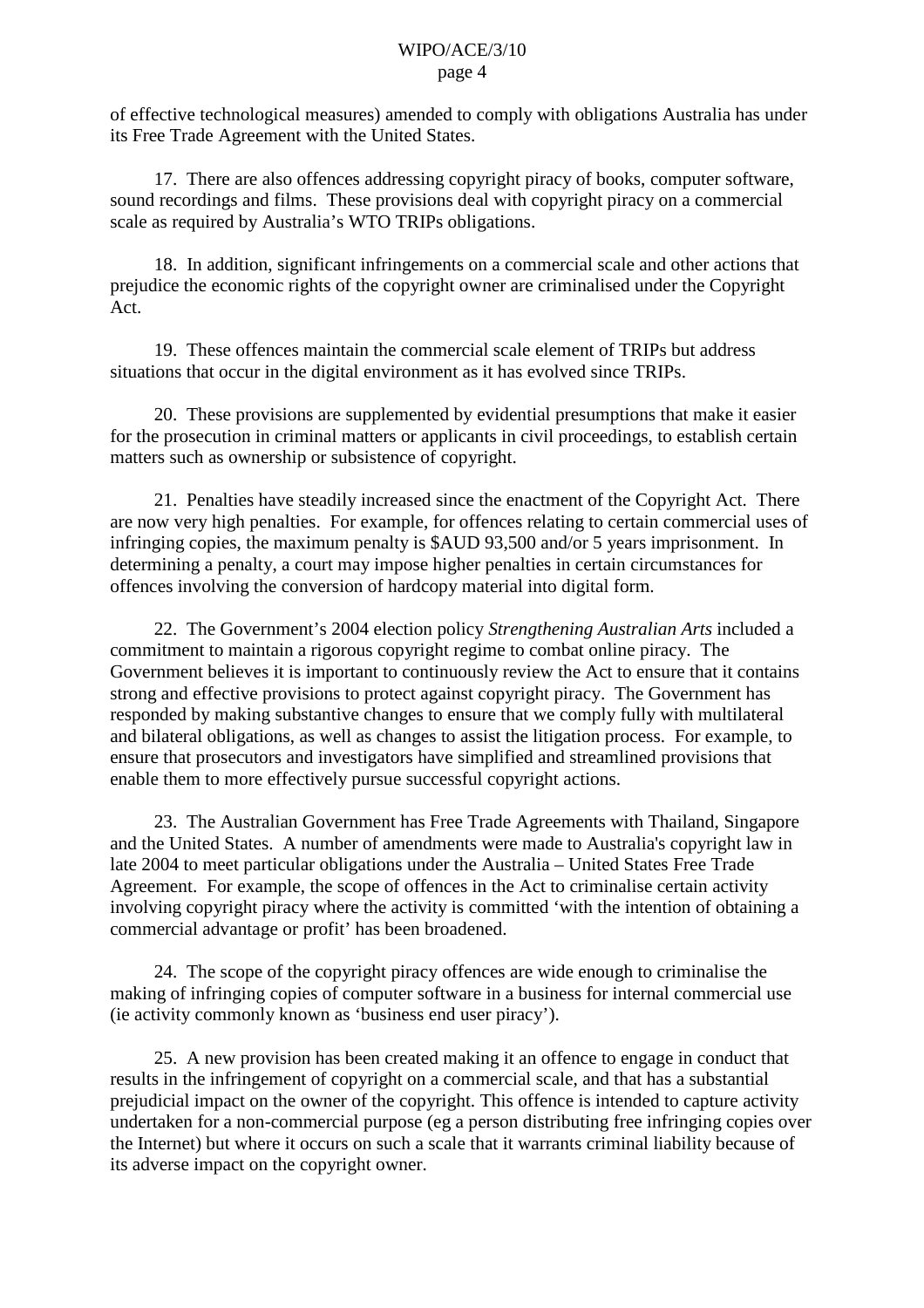26. There has been a substantial strengthening of the provisions relating to the use of devices that decode TV broadcasts (in most cases Pay TV broadcasts) without authorisation. For example, it is now an offence where a person uses a broadcast decoding device to gain access to an encoded broadcast without the authorisation of the broadcaster. It is also an offence to distribute a decoded broadcast without authorisation irrespective of whether the distribution is for commercial advantage or profit. In addition, we have now criminalised the use of an encoded broadcast for the purpose of trade or commercial advantage, where the initial decoding of the encoded broadcast was done by another person without the authorisation of the broadcaster. There were also a series of changes to enable civil actions to be brought for the misuse of broadcast decoding devices in a wider range of circumstances.

27. The Government announced last year that dishonestly accessing a Pay TV service will also become a criminal offence. It will be an offence for a Pay TV subscriber to distribute a subscription broadcast to other premises, or for a subscriber to use the broadcast for commercial purposes, if the appropriate subscription fee has not been paid. These measures are as a result of a Government review and are intended to address the growing problem of Pay TV signal theft in Australia.

28. The Government is currently undertaking a further technical review of the Act to ensure that the criminal law provisions accord with federal criminal law policy and are consistent with the *Criminal Code Act 1995*. It is also considering a number of further amendments to the criminal law provisions in the Copyright Act. It is likely that legislation dealing with these matters and the Pay TV amendments will be introduced into Parliament in the coming months.

#### Trade Marks Act

29. Australian Trade Marks legislation has included criminal offence provisions since it commenced. These provisions are aimed at deterring counterfeiting of trade marks and the importation of goods bearing 'false' trade marks. For example, the *Trade Marks Act 1905*  contained provisions which included the offence of importing goods with a forgery of a registered trade mark (penalty 100 pounds) and also falsely applying or selling a registered trade mark to goods (imprisonment for up to 3 years). Similar provisions are contained in the *Trade Marks Act 1995* and the penalties now include fines of up to \$55,000 for an individual, imprisonment for up to 2 years or both a fine and imprisonment.

30. The Advisory Council on Intellectual Property which is an independent committee that makes recommendations to Government has also conducted inquiries into the enforcement of both patents and trade marks. The Patent Report was released in 1999 and recommended changes to the patent system to address the problems of uncertainty regarding the outcomes of enforcement action. Changes were implemented in the *Patent Amendment Act 2001*, *Intellectual Property Laws Amendment Act 2003* and further changes are contained in the *Intellectual Property Laws Amendment Bill 2006* . The Trade Marks Report was released in 2004. It recommended ways of strengthening trade mark rights and providing more certainty about the validity of rights, thereby potentially reducing the need for enforcement action. Some recommendations have been implemented by changes to administrative procedures. Implementation of other recommendations is under consideration.

#### Other Legislation

31. Criminal offence provisions are also contained in other related legislation.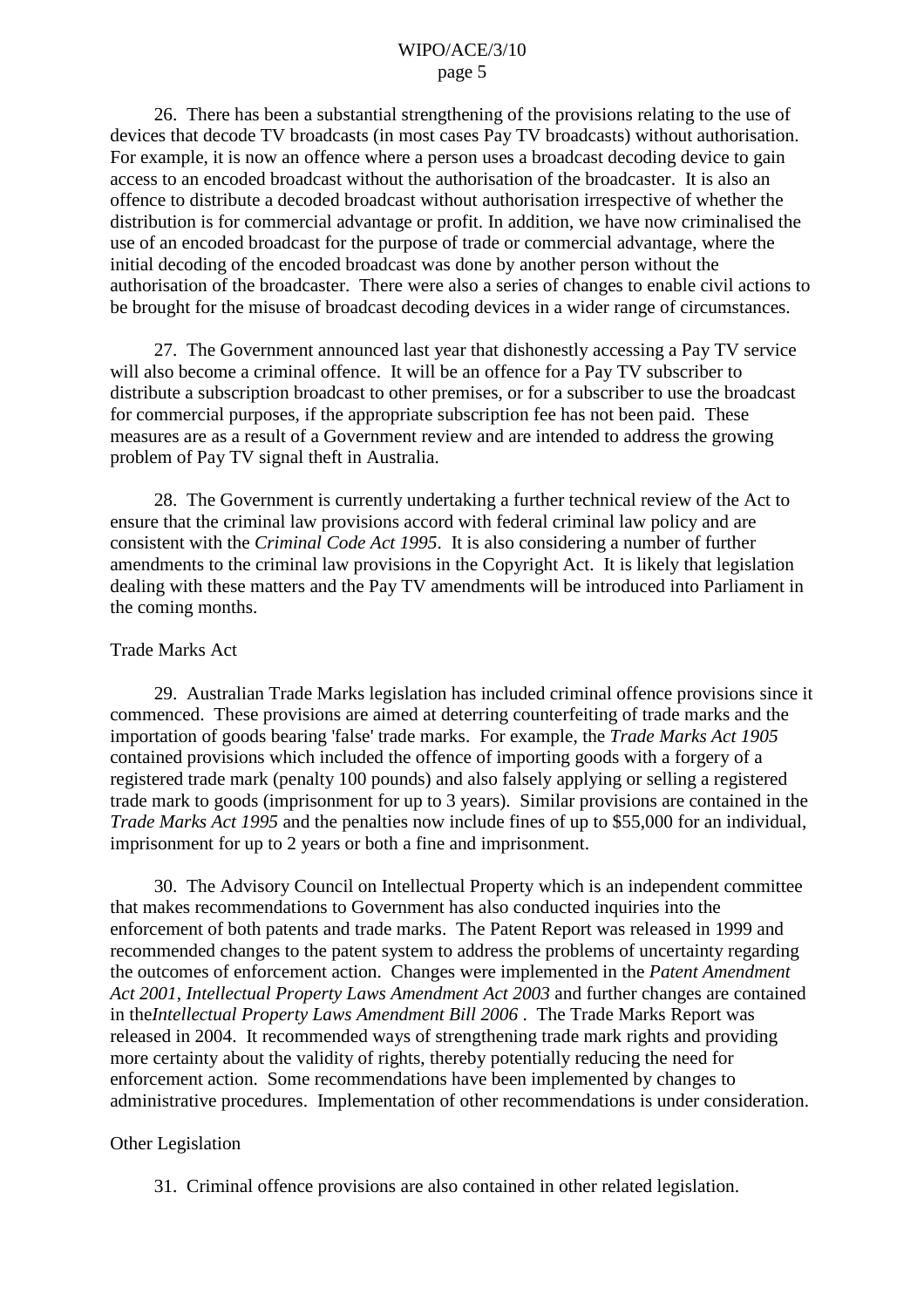For example, the *Commerce (Trade Descriptions) Act 1905* contains criminal offences in relation to the import and export of goods bearing a false trade description.

32. Under the Plant Breeder's Rights Act infringement of a Plant Breeder's Right is a criminal offence with a maximum penalty of \$AUD 55 000. However, Customs does not have any power to seize infringing plants at the border.

33. Under the *Olympic Insignia Protection Act 1987*, Customs has the power to seize goods with unauthorised uses of protected Olympic expressions, such as 'Olympic', 'Olympic Games', etc. However, use of these expressions is not a criminal offence.

34. I would also like to point out that there are criminal penalties provided in some State legislation. For example under the *Australian Grand Prix Act 1994 (Vic)* there is a maximum penalty of \$AUD 110 000 for unauthorised use of the Grand Prix insignia.

#### RESEARCH

35. As a developed economy in the Asia-Pacific region, most of our focus until recently has been on infringing material being imported into Australia and physical goods being sold at, for example, markets. Evidence suggests that the growth in online distribution of copyright and other IP material is creating a different kind of challenge for IP enforcement.

36. Scoping the nature and extent of IP crime is a threshold issue. Industry data and statistics on piracy and counterfeiting from groups such as the International Intellectual Property Association, the International Trademark Association, the International Federation of Phonographic Industries, the Business Software Association of Australia and the Australian Federation Against Copyright Theft among others are important barometers of what is occurring in the marketplace as well as observing trends over time. This data is important for the Government in its work but it does not give the whole picture. In Australia there is currently no central repository for this information. Furthermore, different interest groups apply different methodologies in collating and assessing data. This can make analysis and comparison difficult. This much has been recognised by WIPO and the OECD in the work that they are doing on measurements of counterfeiting and piracy.

37. In order to address some of these issues, the Government has recently commissioned the Australian Institute of Criminology to conduct a study into IP crime in Australia to determine the economic impact of IP crime and the effectiveness of the public law and enforcement response. An important component of the project will be consultation with industry. The study will look at:

What kind of IP crime is affecting Australia (ie what is the volume of counterfeit/pirated goods on the market) and what aspect of IP crime is impacting the most (eg small-scale market distribution, organised crime involvement, cross-border importation or domestic manufacture, online distribution of music, film, television and business software products)?

What official statistics are available on IP crime (ie how much infringing product is detected by Customs, what types and level of IP crime are reported to police, how is this classified, what proportion is acted on by police and referred to other agencies, how many prosecutions are undertaken, and what are the results)? What are the gaps in these statistics and what data needs to be collected?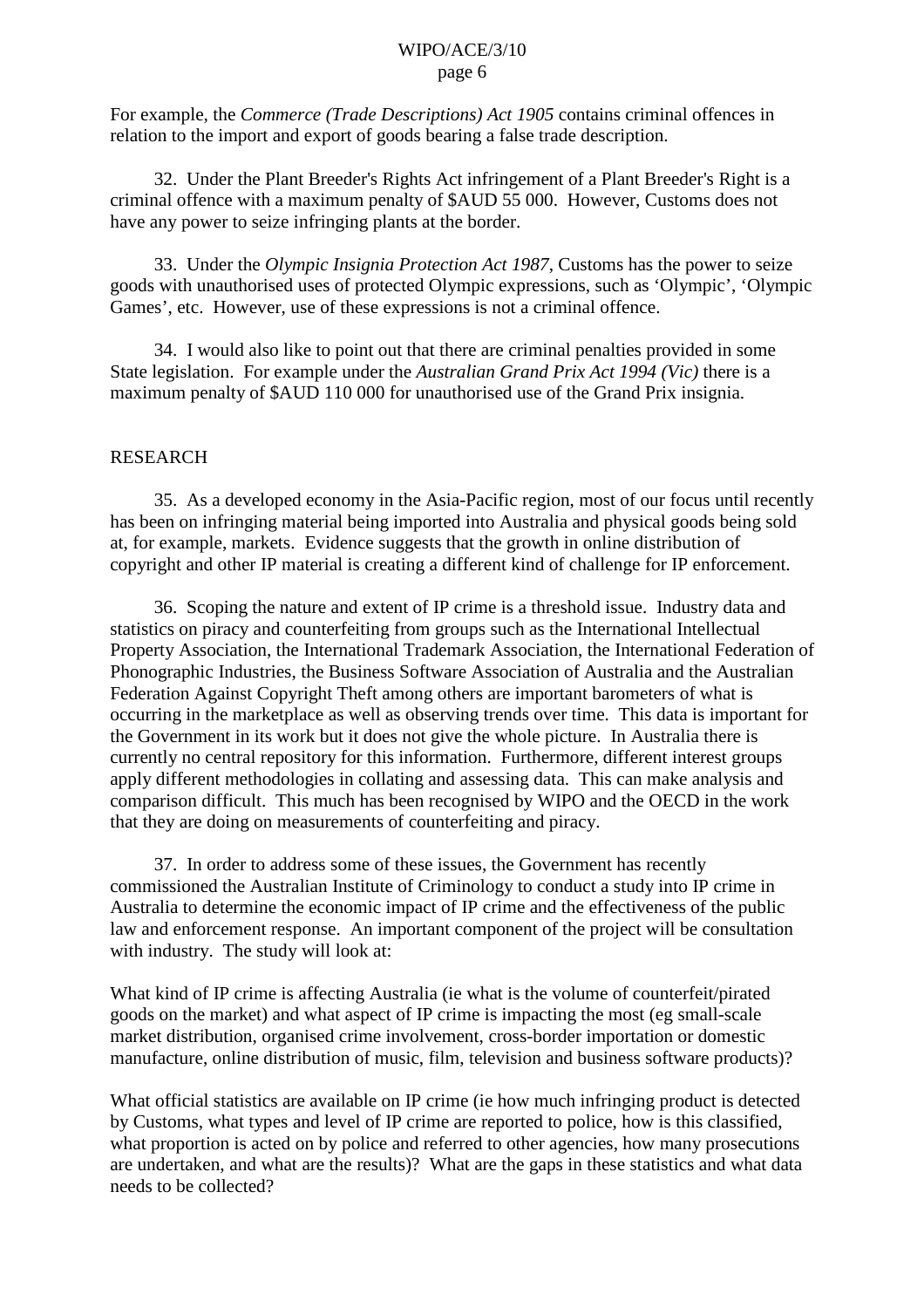Are there any verifiable links between IP crime and other organised crime activities (eg drug importation and trafficking, arms smuggling, financing of terrorism etc.) and groups known to be involved in such criminal enterprises?

What is the economic impact of IP crime on small business, industry and employment in Australia? (eg including perceptions of the illegality and seriousness of buying infringing or 'knock-off' products)?

How are calculations of the economic impact on industry made by industry and what is the veracity of these figures? Are there independent statistics available, and if so, how do they compare?

How does IP crime affect regional communities and Indigenous Australians? ( ie economic impact on local cinemas – social impact on community, artistic works and counterfeit goods)

What other research has been done in this area that is relevant to the present questions of inquiry both nationally and internationally (this would include an extensive literature search)?

What is known about the effectiveness of the Australian IP (and other) legislation in preventing IP crime (eg what effects do increased penalties, simpler proof provisions for subsistence and ownership, and changes to 'fair dealing' and other defences have, and what do international legislative comparisons suggest by way of promising legislative reform)?

38. The research is due to be completed by the end of October this year. In addition to reporting on their findings, the researchers have been asked to include recommendations in their final report. These may include options in relation to matters such as data collection, IP education and training, resourcing of enforcement activities and consultative mechanisms as well as legal and administrative changes. These findings and recommendations will be used to inform the Government's future approach to IP enforcement.

#### COPYRIGHT ENFORCEMENT STRATEGY

39. The research is closely linked to the Government's continuing work on a number of enforcement initiatives. The Attorney-General has developed a strategy for copyright enforcement. At a speech to the Copyright Law and Practice Symposium in November last year, the Attorney-General spoke about elements of this strategy, noting his commitment to improving Australia's law enforcement response to the genuine and increasing problem of copyright piracy. I shall talk about some of the activity in Australia against the background of this strategy.

#### Possible legislative initiatives

40. The first platform of the strategy is to constantly review the Copyright Act to ensure that it contains effective provisions to address copyright piracy. This strategy focuses on having up-to-date laws that operate effectively in both the online and hard copy environments. I have already outlined some of the recent amendments to the Copyright Act. While the Attorney-General's strategy only pertains to copyright (because of his Ministerial responsibility) I note that industrial property legislation is also subjected to regular review as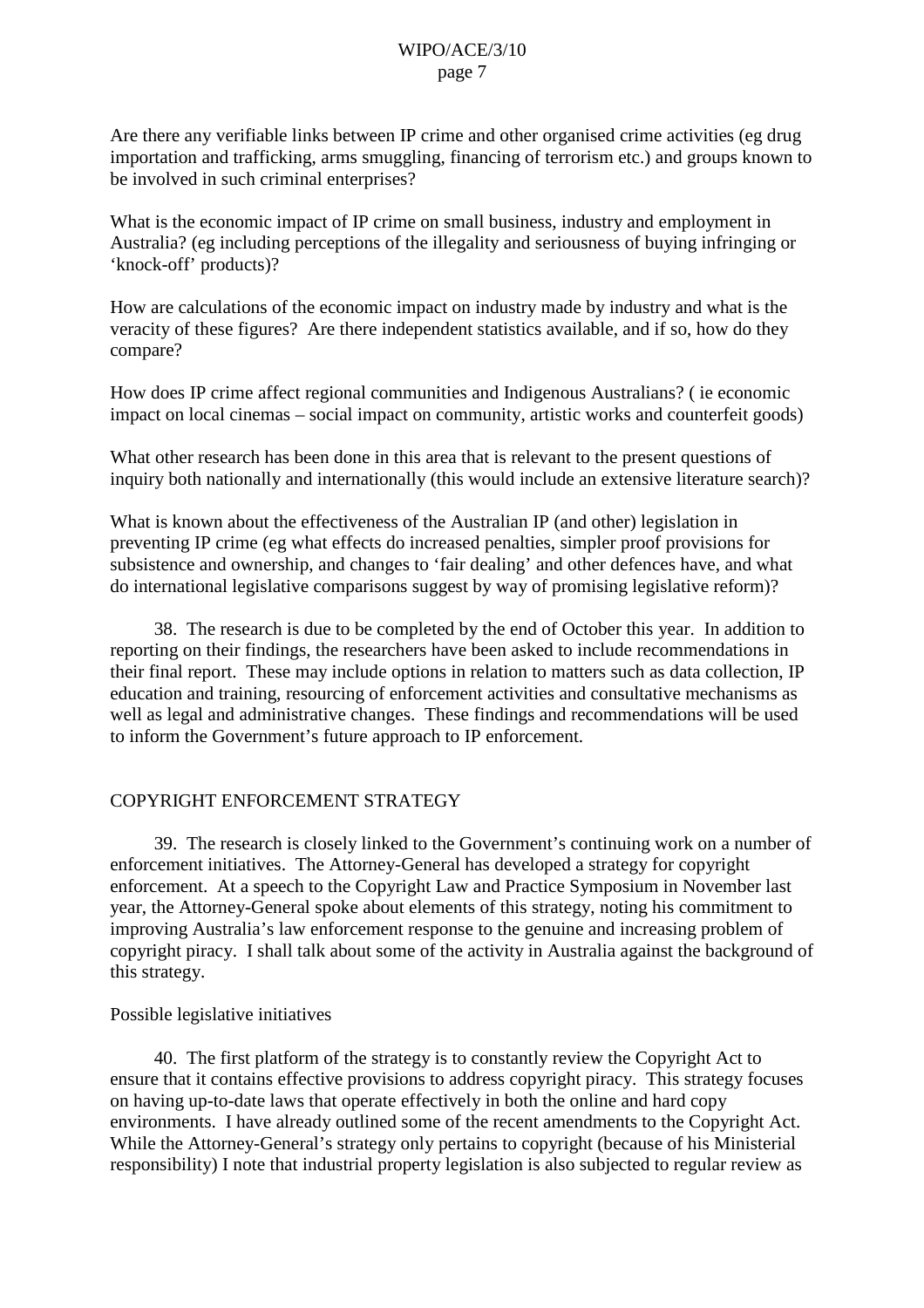demonstrated by the recent reviews into the enforcement of trade marks and patents conducted by the Advisory Council on IP.

Cooperation and coordination

41. The second part of the strategy relates to cooperation between Australian Government agencies, the States and industry. As I have already mentioned, Australia has a federated system of government. Intellectual property offences are federal offences. However, they may be actioned by Federal and State police services. This means that fruitful coordination between law enforcement agencies is vital.

42. As part of its strategy, the Government has established an interdepartmental committee on intellectual property enforcement. The Committee brings together all relevant Australian Government agencies to promote a more coordinated approach to IP enforcement issues. The Committee is currently considering a broad range of enforcement issues such as: border enforcement; specific copyright and trade mark enforcement reforms resources and competing Government priorities and international developments.

43. Most recently as a result of the Committee's work, new advice alerting travellers about pirated and counterfeit goods was incorporated in the Department of Foreign Affairs and Trade's publication *Hints for Australian Travellers*.

44. There are also other consultative bodies that provide an opportunity for policy and law enforcement agencies to engage with industry. In response to the Parliamentary Committee Report to which I have already referred, '*Cracking Down on Copycats: the enforcement of copyright in Australia*', the Government established the Intellectual Property Enforcement Consultative Group (IP Enforcement Group).

45. The IP Enforcement Group is chaired by the AFP and is made up of representatives from the film, music and software industries as well as brand owners, government agencies including the Attorney-General's Department, IP Australia, the Australian Customs Service, the Australian Institute of Criminology and the Australian Crime Commission, some State police services and the Federal Director of Public Prosecutions. The main function of the Group is to encourage practical cooperation between industry, police services and Customs mainly by information sharing. For example, the Federal Director of Public Prosecutions has prepared outline briefs for prosecuting IP offences which it has distributed to industry and State police to assist them in dealing with IP crime. The briefs include guidelines for investigators in preparing briefs of evidence, a breakdown of elements of the offences under the relevant Acts as well as broader prosecution policy.

46. In recognition of the lack of a single database for recording information about IP crime and the importance of this in informing the Government's approach to IP enforcement, the IP Enforcement Group has formed a working group to address the issue of data collection on IP crime. The working group has developed a form for industry to use to record such information. It is hoped that this will enable information on IP crime to be collated in a central repository. This will provide a valuable resource in developing responses to IP enforcement issues. It will also facilitate the tracking of trends in IP crime in Australia.

47. The Government is also examining other ways of improving coordination and cooperation between Federal and State law enforcement on IP crime. For example, because IP offences are federal offences, they are not covered in the training of State police officers.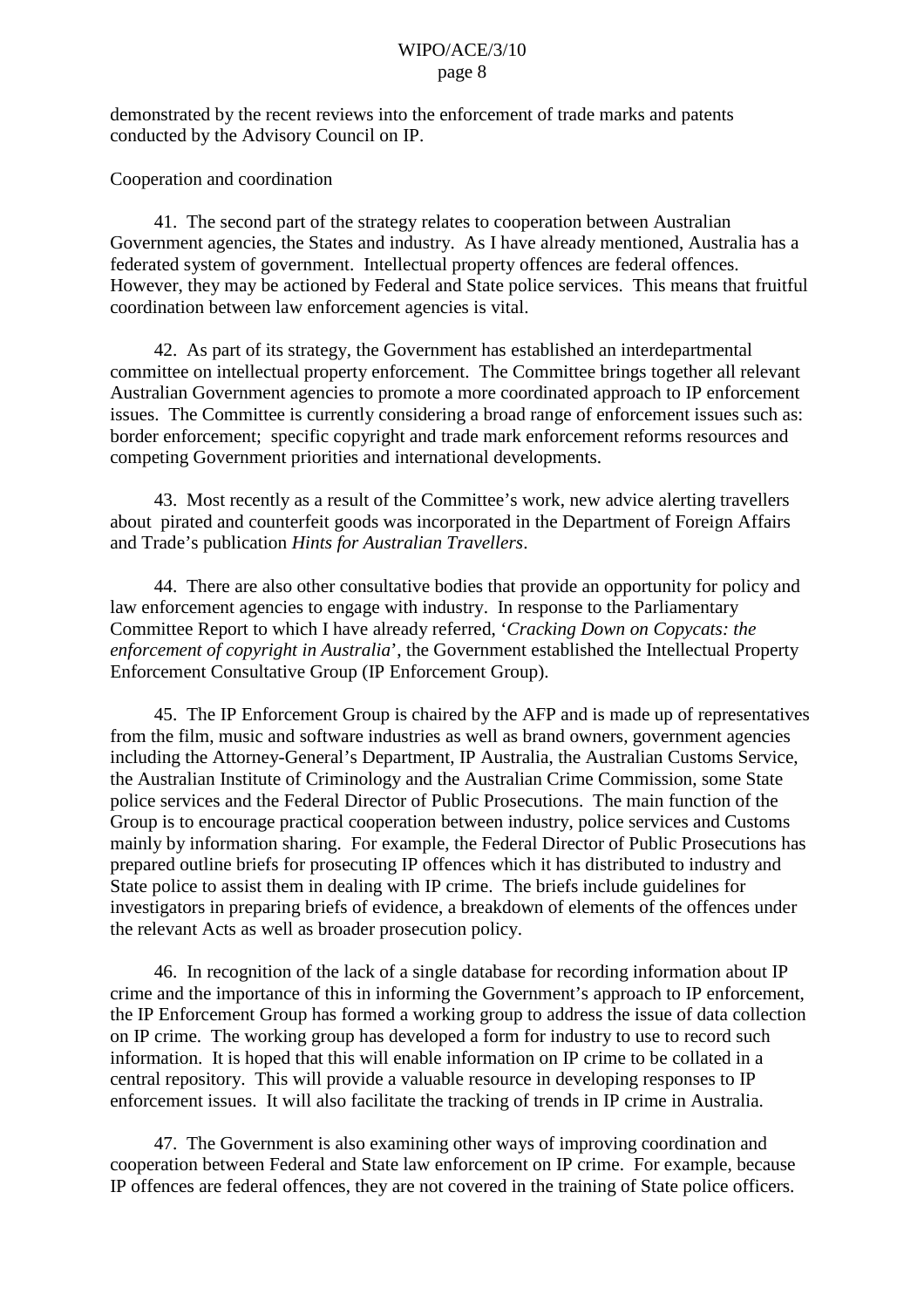This can create difficulties when complaints about IP offences are made to State police and can sometimes mean that IP offences are not pursued. The Australian Government is examining ways to develop best practice guidelines for State police officers that would provide a quick guide on steps for such officers to take for IP investigations and prosecutions. The Government is keen to ensure that State police officers are trained to properly undertake IP investigations. We are also looking at broader options that would simplify procedures for the police to enable them to deal with more copyright piracy complaints.

#### Adequate police resources

48. Thirdly, adequate resources being allocated for IP enforcement is an ongoing challenge, given the range of other crimes that our authorities have to deal with. I am sure that the issue of adequate police resources for IP enforcement is not unique to Australia. At the moment, the AFP operates under general policy directions provided by the Australian Minister for Justice and responds to matters having regard to guidelines that ensure resources are effectively applied to the highest priority work.

49. Both the AFP and State police have other higher profile commitments and limitations (eg, national security) in responding to increasing rates of IP crime occurring at markets throughout Australia. For example, some markets are held in rural areas where AFP officers are not present. We are actively examining ways in which police services can be more effectively resourced to investigate IP offences.

#### Border enforcement

50. Australia is also continually considering its border control measures that relate to the importation of infringing copies of copyright material to ensure they are working effectively. The importance of this issue has increased in recent times due to increasing problems with the importation of infringing copyright material into Australia. As you would realise, we are an island country with very large borders.

51. For example, Australians returning from holidays are also returning with increasing numbers of infringing DVDs and CDs. Under our copyright system, infringing copies can only be seized by Australian Customs if the copyright owner has lodged a Notice of Objection. In addition, as with other countries, the infringing copies can only be seized if imported for certain trade and commercial purposes.

52. The Australian Government has received a number of representations from DVD rental businesses stating that their businesses are suffering because people returning to Australia are importing infringing copies of the latest releases.

53. Also as is the case with police services, the appropriate level of resources for Customs is an issue.

54. We are currently considering options for addressing these issues. Our obligations under TRIPs in relation to border measures and the fact these goods are being imported for personal use make finding a policy solution challenging.

55. The Advisory Council on Intellectual Property also made certain recommendations about the Trade Mark Notice of Objection System in its report on Trade Mark Enforcement.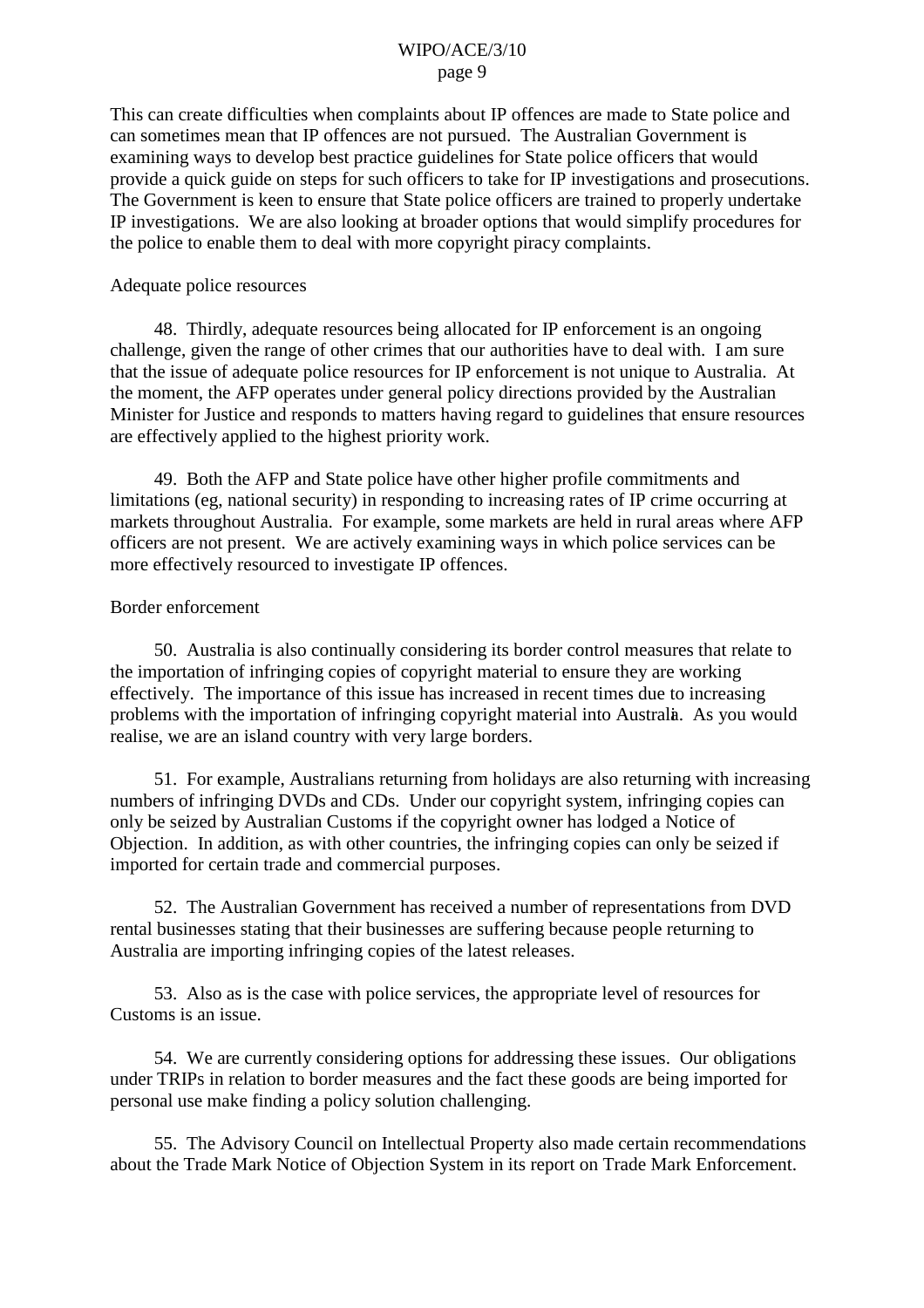Any changes considered in relation to trade marks will also be relevant to the copyright system and border control.

56. There are some important policy issues to be worked through in addressing this problem.

#### International developments

57. The final part of the strategy relates to international developments. At the risk of stating the obvious, appropriate enforcement measures to address copyright piracy and trade mark counterfeiting is a global issue. This is particularly true in the digital environment. Information exchange and engagement with other countries on IP enforcement issues is therefore an important part of the Government's enforcement strategy. This meeting provides an excellent opportunity for such engagement. The Australian Government is also actively pursuing enforcement issues in other fora. For example, the Australian Attorney-General has raised copyright enforcement as an issue for consideration by Commonwealth Law Ministers. Australia is also an active participant in the APEC IP Experts Group and is hosting APEC in 2007. The Australian Government also contributes to work being done elsewhere. For example, it responded to the OECD survey on Counterfeiting and Piracy and distributed the survey to industry representatives for their response.

58. At an operational level, the Australian Government is also considering cooperation with law enforcement agencies in other countries on these issues. For example, the AFP has liaison officers in approximately 27 countries. The purpose of those postings is, among other things, the exchange of information including technical and scientific expertise to enhance law enforcement capabilities.

#### AWARENESS RAISING

59. Having appropriate laws and procedures in place is clearly a primary consideration in having an effective IP system. The Australian Government recognises that awareness raising is an important part of ensuring the effectiveness of such laws. The Australian Government is developing its approach to education on IP enforcement. This will in part depend on the findings of the research it has commissioned, particularly as it relates to attitudes about IP crime. Any future approach will build on existing practices. Some of these practices are outlined below.

60. At present, awareness is raised through mechanisms such as information on Government Internet pages and targeted campaigns.

61. As part of Australia's commitment to educating the public about the issues surrounding IP enforcement, the Attorney-General's Department and IP Australia's websites provide clear and accessible information on intellectual property. This material includes newsletters and fact sheets.

62. Both organisations also field enquiries from the public about general IP issues. In addition, staff members of the both organisations regularly provide presentations to both Government and non-Government organisations about Australian intellectual property law, policy and practice.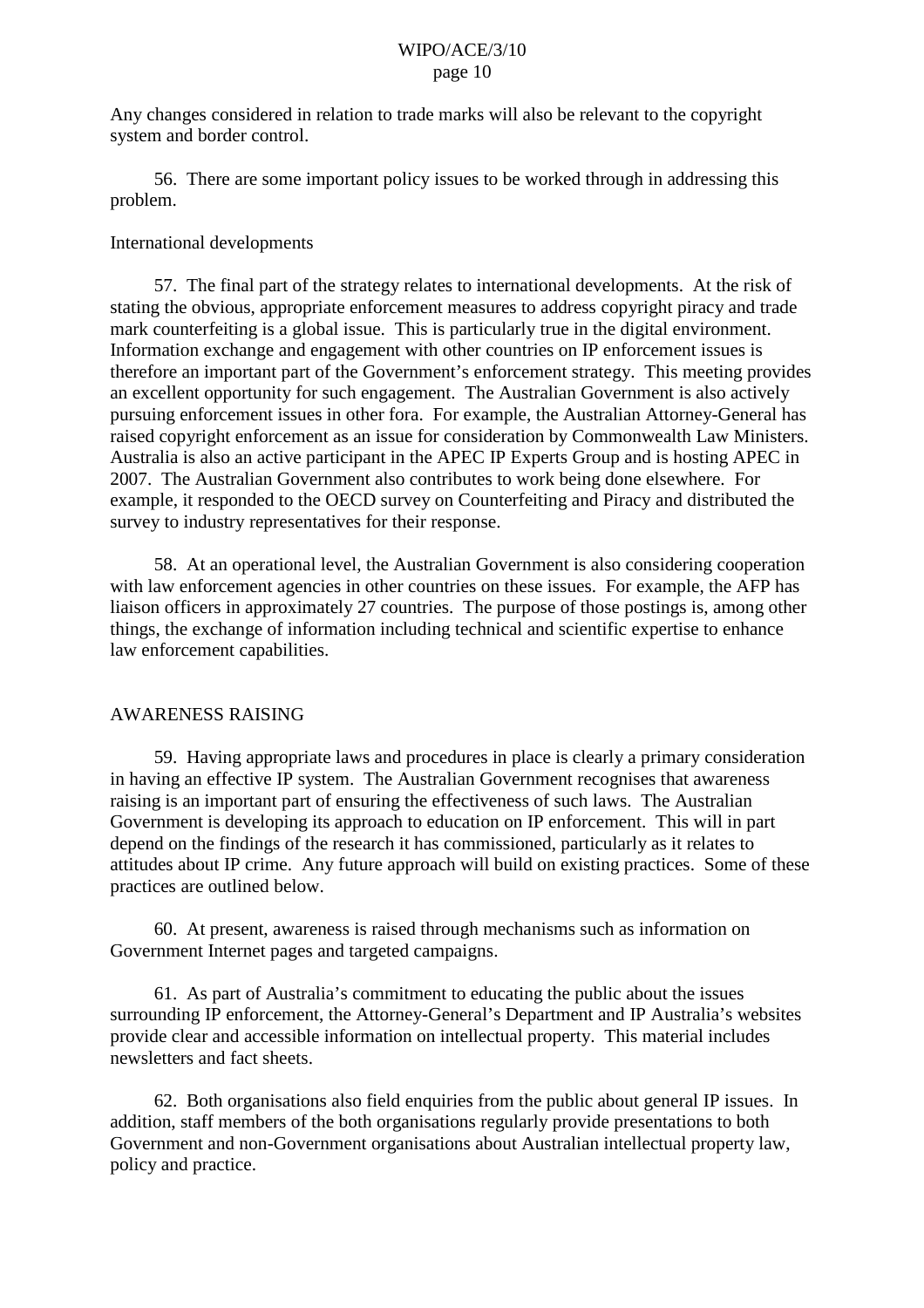63. The Australian Customs Service website also includes information on the protection of copyright and trade marks and the Notice of Objection Scheme. Information is also provided to travellers regarding the importation of counterfeit of pirated goods.

64. As previously mentioned, the Department of Foreign Affairs and Trade publication *Hints for Australian Travellers* also includes information about the importation of counterfeit and pirated goods. This brochure is published in hard copy and distributed with new passports and is also available on the Department's website.

65. The Australian Institute of Criminology has also recently published an information sheet on *Reducing IP Crime*.

66. Further details of information on Australian Government websites is contained in the annex to this paper.

67. Another important way of raising awareness is through publicity surrounding successful enforcement actions. In some instances, law enforcement agencies will carry out targeted strike actions to gain the maximum deterrent effect from enforcement actions. From time to time, they will also work with industry on awareness raising campaigns. For example, Crimestoppers, a public information service of both Federal and State police, in conjunction with the Interactive Entertainment Association of Australia, recently ran a series of television advertisement targeted at reducing the sale and possession of pirated computer software and games.

68. The Australian Government also supports industry in its important role in educating the public on intellectual property enforcement issues.

69. For example, in 2004, the Attorney-General launched a campaign produced by the Australian Federation Against Copyright Theft (AFACT) designed to raise awareness about movie piracy. The movie trailer was produced by AFACT together with a coalition of film producers, theatres and other film industry suppliers. It is being shown on nearly 2,000 theatre screens around Australia.

70. In 2005 the Attorney-General attended a destruction ceremony of 150,000 pirated DVDs organised by film industry representatives. In his speech at this event, the Attorney acknowledged the importance of such events in raising public awareness that DVD and other copyright piracy is a crime – like any other crime – and real people suffer because of it.

71. The Australian Government is also involved in awareness raising activities throughout the Asia Pacific region. This work is often undertaken in collaboration with a multilateral organisation, such as APEC, ASEAN and WIPO. For example, we are currently working with Singapore and Hong Kong to develop a workshop on *Effective Strategies for IPR Public Education*, to be held in November 2006 in Hong Kong, to share experiences and knowledge on IPR campaigns with developing economies.

#### **TRAINING**

72. Training is also an important component of an effective IP enforcement system. For example, training for State police officers and lower court judges in relation to IP crime are issues under consideration in Australia. There is also a role for industry to play in this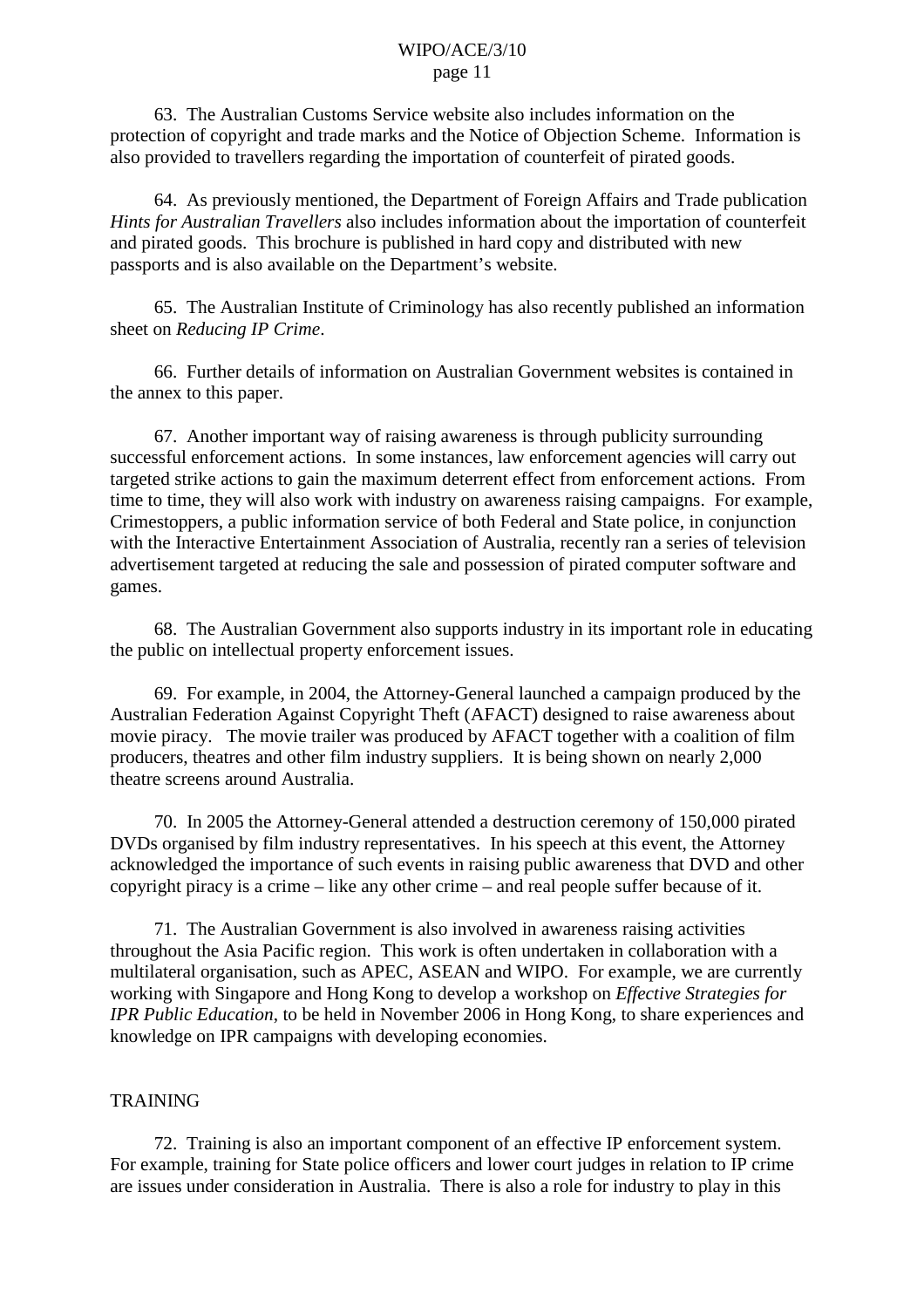regard. For example, industry and Government work together in the training of Customs officials to assist in the identification of illegal material. In recognition of the importance of addressing youth attitudes to intellectual property rights, Australian film industry representatives are also working closely with the education sector on an initiative for copyright education in schools.

73. Australian Government and industry is also involved in intellectual property training in the region. For example the AFP and the Australian Customs Service sponsored an enforcement specific workshop held in Hong Kong May 2004. Titled '*APEC Intellectual Property enforcement and border control workshop'*, it was initiated by the APEC IP Experts Group, of which Australia is a member. Australia has also provided training for judges in the region. In addition, IP Australia regularly works with and provides training to its counterpart IP offices in the region. Aside from Government sponsored training, Australian industry organisations are also involved in regional training. For example, the Australasian Performing Right Association Ltd (APRA) acts as a training hub for developing collective societies in the region.

#### **CONCLUSION**

74. As I hope this paper has demonstrated, the Australian Government is very engaged in the issue of IP enforcement. The challenge is an evolving one.

75. The Government's approach of commissioning research to scope the situation in Australia will help us to meet these challenges.

76. Constantly reviewing our IP legislation to ensure that it is adequate for dealing with emerging enforcement issues is also a key element of the Australia's approach to IP enforcement.

77. There is a recognition, however, that this must be balanced with information and training about IP rights and their enforcement.

78. Much can be achieved by appropriate coordination and consultation between government and industry bodies.

79. Competing demands on enforcement resources is likely to continue to be a challenge. However, Australian Government policy and enforcement agencies are working and together cooperatively to address these issues.

80. IP enforcement should not be viewed as solely a domestic issue. International cooperation and engagement is an important part of the Australian Government's approach to IP enforcement. Meetings such as this provide a valuable opportunity to exchange ideas and experiences about IP enforcement. Australia looks forward to a continued dialogue on these significant issues.

[Annex follows]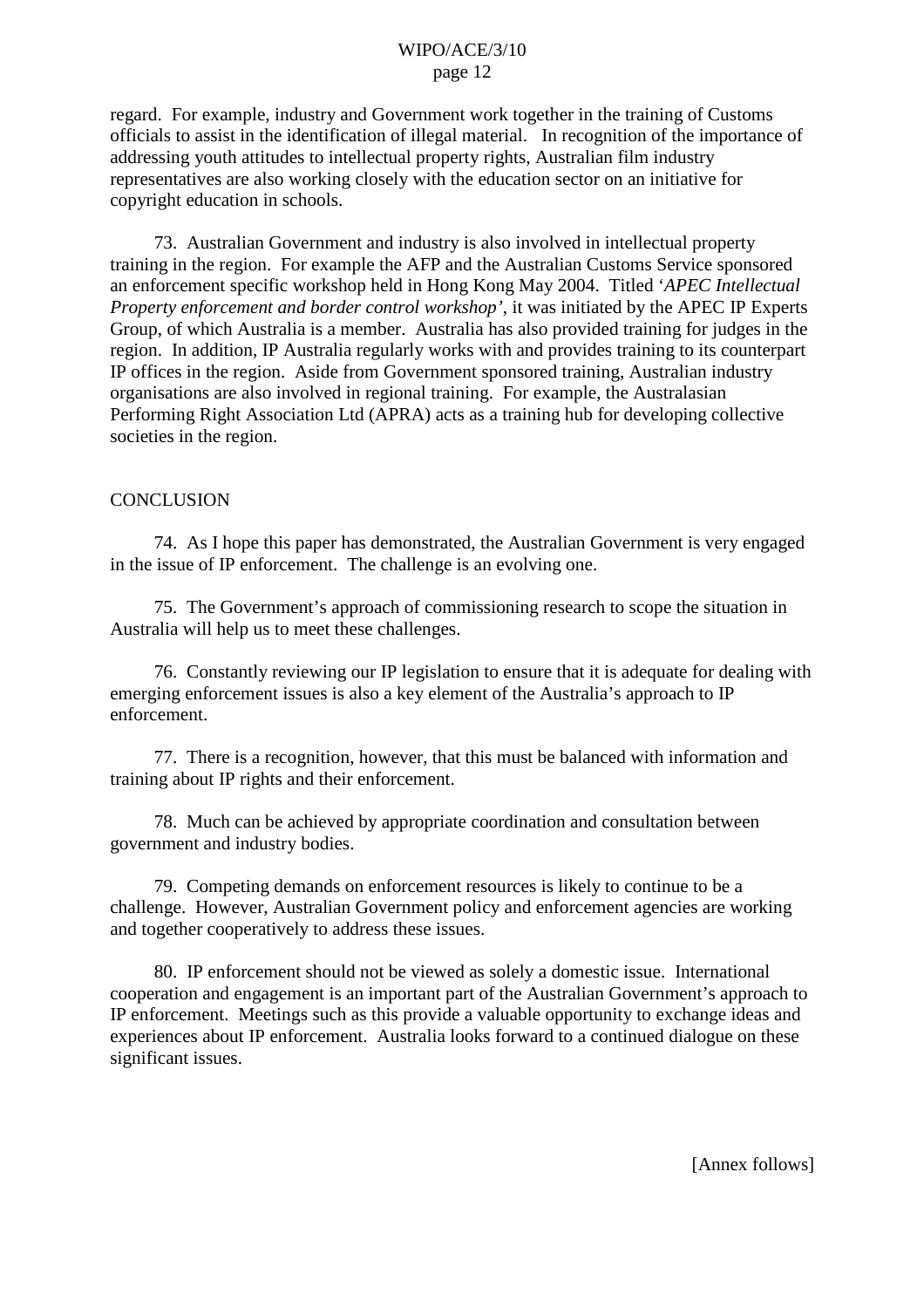# WIPO/ACE/3/10

## ANNEX

# Australian Government IP Resources

Attorney-General's Department

The Copyright Law Branch of the Department maintains an internet site detailing the work that it does along with information on and a link to up-to-date versions of copyright legislation.

A booklet on copyright entitled 'Copyright Law in Australia: A short guide' is included which contains general information about copyright along with details about organisations which licence or advise on copyright.

Information sheets detailing the effect of amendments to the Copyright Act are also contained on the website, the most recent being information sheets describing the effects of the main amendments to the Act as a result of the *Copyright Amendment (Directors Rights) Act 2005*  and Australia – US Free Trade Agreement.

The booklet and information sheets are available on the Internet <http://www.ag.gov.au/copyright>

A regular newsletter called 'e-news on copyright' is published by the Department. It provides free regular updates on developments in copyright law and subscription to the service is open to anyone via the Department's website. An archive of past newsletters is contained on the website and provides a good overview of the developments in Australian and international copyright law over the past seven years.

# IP Australia

# IP Australia's website

[www.ipaustralia.gov.au](http://www.ipaustralia.gov.au/) is the primary online gateway that IP Australia uses to provide IPR awareness information and resources to the public. The website provides a range of material such as:

explanation of the types of IP rights administered by IP Australia and the registration process; documentation of IP Australia's service level commitments; and latest news and features.

IP Australia's website also provides access to various IPR products and programs, tailored to specific customers and market sectors. Each of these products/programs is developed with distinct branding, such as their own logo/trade mark, and many are supported by their own website. Further detail on IP Australia's flagship products/programs is provided below.

#### IP Access

An online portal that enables users to access a wide range of IP related information and resources provided by both government and non-government sources.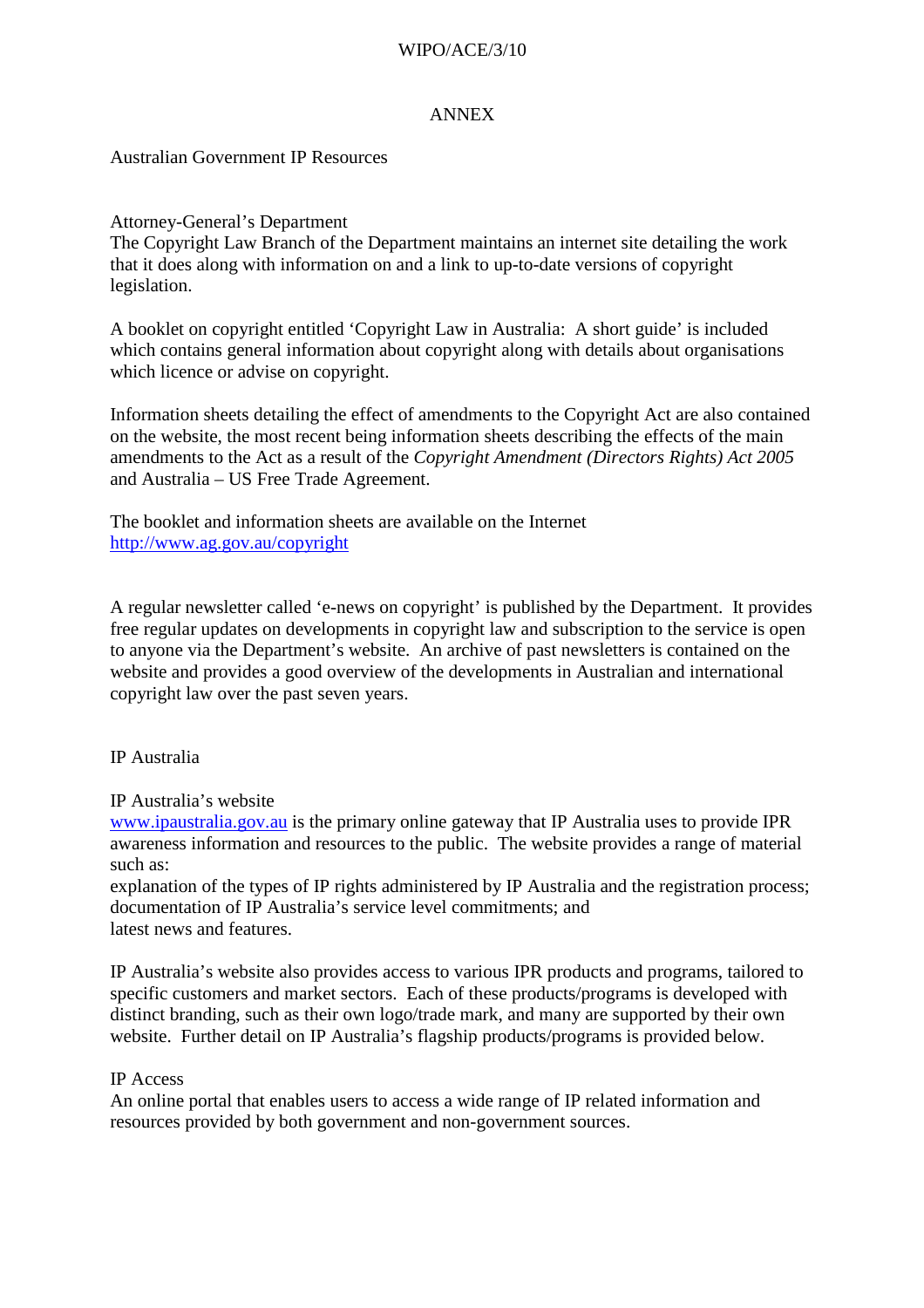IP Access was initiated following the announcement of the Government's Backing Australia's Ability Initiative in 2001, which tasked government agencies who deal with IP to develop a single-entry web facility.

The information and resources provided via IP Access is tailored according to the type of IP user, for example inventors/innovators, indigenous Australians, government, designers, attorneys and business advisers, cultural institutions, SMEs, the agriculture industry and researchers.

IP Access provides enforcement-related information under the headings '*Avoiding IP infringement*', '*Protecting your IP*' and '*Protecting your IP overseas*'.

IP Access also serves as Australia's IPR Service Centre. At the 2003 APEC Senior Official's Meeting (SOM), it was recommended that each APEC member economy establish an IPR Service Centre to make publicly available its national IPR protection and enforcement system's relevant codes, laws, and regulations. Access to APEC IPR Service Centres is provided via the APEC IPEG website.

IPAccess - <http://www.ipaccess.gov.au/index.phtml> APEC IPR Service Centres - <http://www.apecipeg.org/servicecentres/default.asp>

# IP Toolbox

IP Australia's IP Toolbox is a comprehensive guide for businesses, researchers and business advisers to assist them identify, protect and benefit from their IP. Presented as a 450-page 22 module workbook and interactive CD -Rom, it is a practical resource that comprehensively explains the range of IPR protection options (such as patents, trade marks, designs, copyright) and includes numerous checklists, key concepts, flow charts, case studies and examples.

IP Toolbox dedicates one of its 22 modules to infringement of IP rights (Module 15). This module contains detailed information on the following topics:

| Developing an infringement strategy    | The steps involved in prosecuting an       |
|----------------------------------------|--------------------------------------------|
| Obtaining insurance to cover the legal | infringer of IP rights                     |
| costs of IP infringement actions       | Strategies for avoiding infringement of IP |
| Issues involved in bringing legal      | rights owned by other people               |
| proceedings                            | Issues relating to the Internet            |

IP Toolbox - <http://www.ipaustralia.gov.au/toolbox/index.shtml>

#### IP Professor

An online resource developed specifically for the tertiary sector by IP Australia to increase the level of IP knowledge and awareness within Australia's tertiary (university) community. It offers online lecture material on a range of IP topics, summaries of IP news reported in Australia's major newspapers and allows tertiary institutions to request a guest IP lecturer.

IP Professor - <http://www.ipaustralia.gov.au/ipprofessor/index.shtml>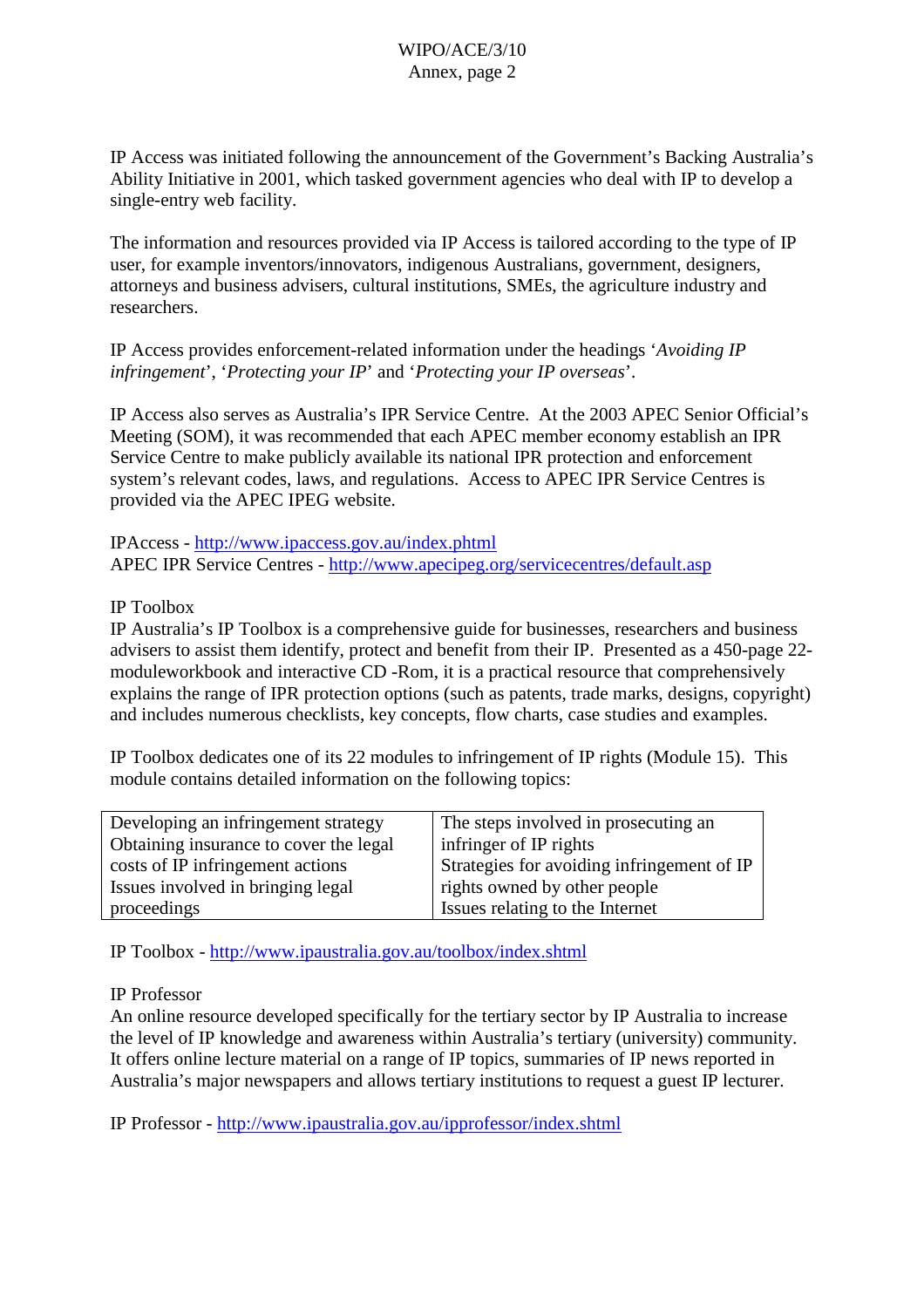# SMEs

A key focus of IP Australia's marketing and public awareness efforts is the Small and Medium Enterprise (SME) sector.

*Smart Start* is the centrepiece of IP Australia's SME program. Launched in 2002 as the publication *Smart Start: Your First Steps to Managing IP in a New Business*, it aimed to address a gap in the information market for SMEs and their consideration of IP issues. Following a review of the highly successful publication in 2005, the program was enhanced to include production of a new publication, *Smart Start: Managing IP in Your Business* which incorporated new material and case studies, development of a website to provide online resources that complement the publication, and implementation of a comprehensive promotional campaign.

The promotional campaign included media releases from Australian Government Ministers responsible for small business, participation in seminars and conferences, targeted online advertising to promote the publication and website, targeted editorial and advertising in leading small business publications, provision of *Smart Start* to educators to include in their Small Business Management courses, distribution of the publication through existing networks, and development of an email newsletter.

*Smart Start* addresses enforcement under the heading 'Infringement', and advocates that SMEs should know their IP rights and be prepared to act if their rights are violated. It provides guidance on how an SME can detect infringement, protect its business' IP from infringement on the Internet, avoid infringement of others' IP, and what to do if an IP holder alleges infringement of their rights.

SmartStart website- <http://www.ipaustralia.gov.au/smartstart/index.htm>

#### IP fact sheets

In addition to tailored IPR products and programs, IP Australia maintains 'fact sheets' on specific IP rights and protection issues. These fact sheets can be accessed from IP Australia's website and the public can subscribe to be alerted when updates or new fact sheets are created.

Currently there are 27 fact sheets covering the following themes:

| <b>IP</b> Basics     | <b>IP</b> Management |
|----------------------|----------------------|
| <b>IP</b> Protection | International IP     |

Specific fact sheets relevant to IPR infringement and enforcement include:

[Trade Mark Oppositions](http://www.ipaustralia.gov.au/factsheets/tm_oppostion.shtml) - What you need to know about opposition proceedings. [Protect yourself from Infringers and Infringement](http://www.ipaustralia.gov.au/factsheets/protect_from_infringe.shtml) - Information on how to protect your IP and how to protect yourself against infringing others IP.

[Trade Mark Oppositions \(International\)](http://www.ipaustralia.gov.au/factsheets/tm_oppostion.shtml) - An information guide to Trade Mark Oppositions to International Registrations Designating Australia (IRDA) in accordance with the Madrid Protocol.

[WARNING! Unsolicited IP Services](http://www.ipaustralia.gov.au/factsheets/unsolicited_ip.shtml) Contains a warning of 'bogus' IP service providers who are offering IP protection or promotion services.

Fact sheets - <http://www.ipaustralia.gov.au/resources/factsheets.shtml>